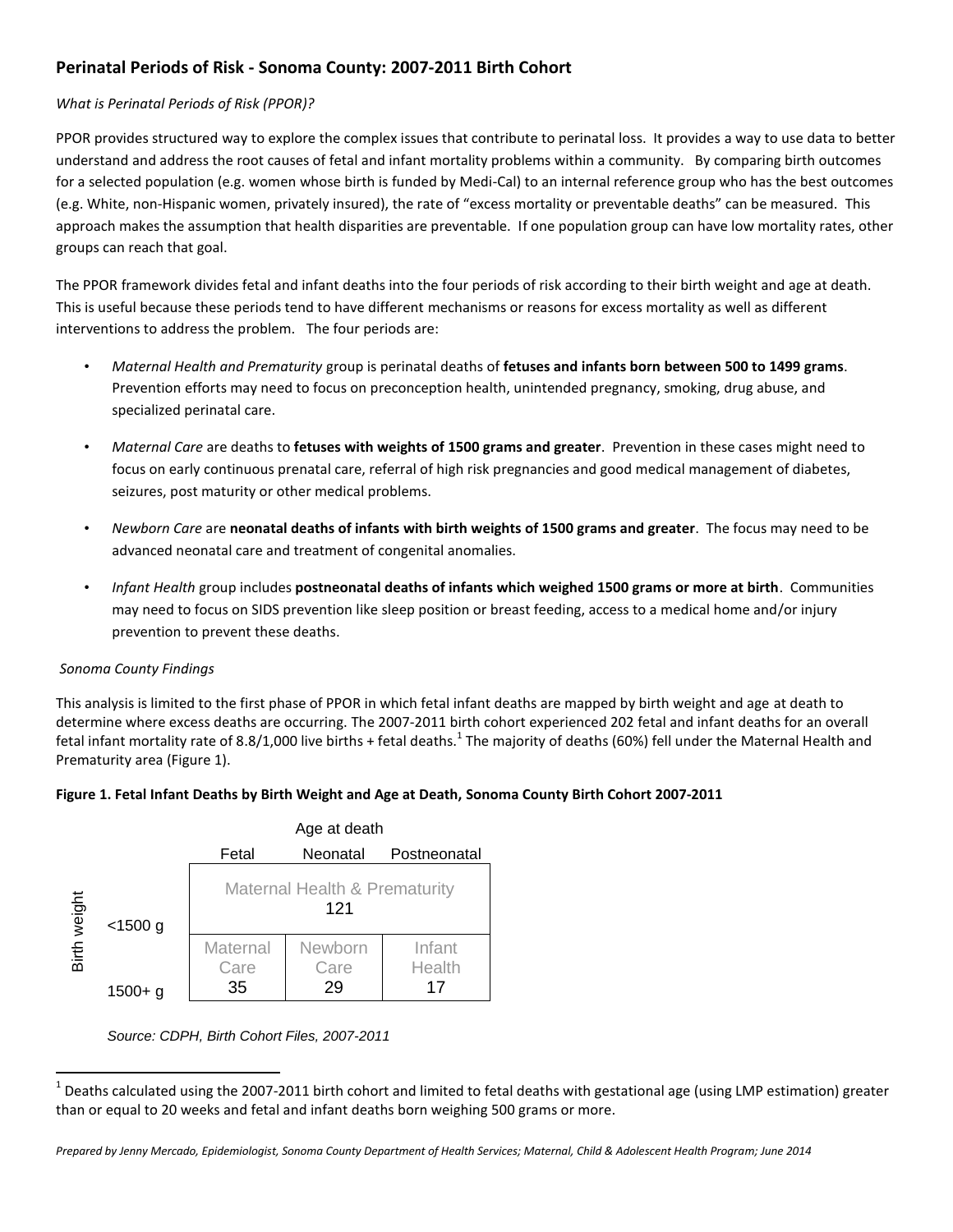#### *Trend*

The Sonoma County fetal-infant mortality rate decreased slightly from 2000-2004 to 2007-2011. This decrease was due primarily to a decrease in the Infant Health death rate (from 1.2/1000 to 0.8/1000). The death rate for Maternal Health and Prematurity increased significantly from 4.9/1000 in 2000-2004 to 5.3/1000 in 2007-2011. Deaths in the Maternal Health and Prematurity area remain a concern in Sonoma County as they are responsible for more than 1 of every 2 fetal-infant deaths (Figure 2).





#### *Comparison*

The maternal characteristics that were examined for comparison against a reference group were race/ethnicity (White or Hispanic) and pay source for delivery (Private insurance or Medi-Cal). Fetal-infant mortality rates were calculated by PPOR category (Figure 3). The rate was also calculated for a reference group selected because of its low rate of fetal-infant death, a rate that should be attainable for all comparison groups in Sonoma County. The reference group was limited to White, non-Hispanic mothers with private insurance-funded births. The overall fetal-infant mortality rate for the reference group was 38% less than the mortality rate for the total population (6.4/1000 compared to 8.8/1000).



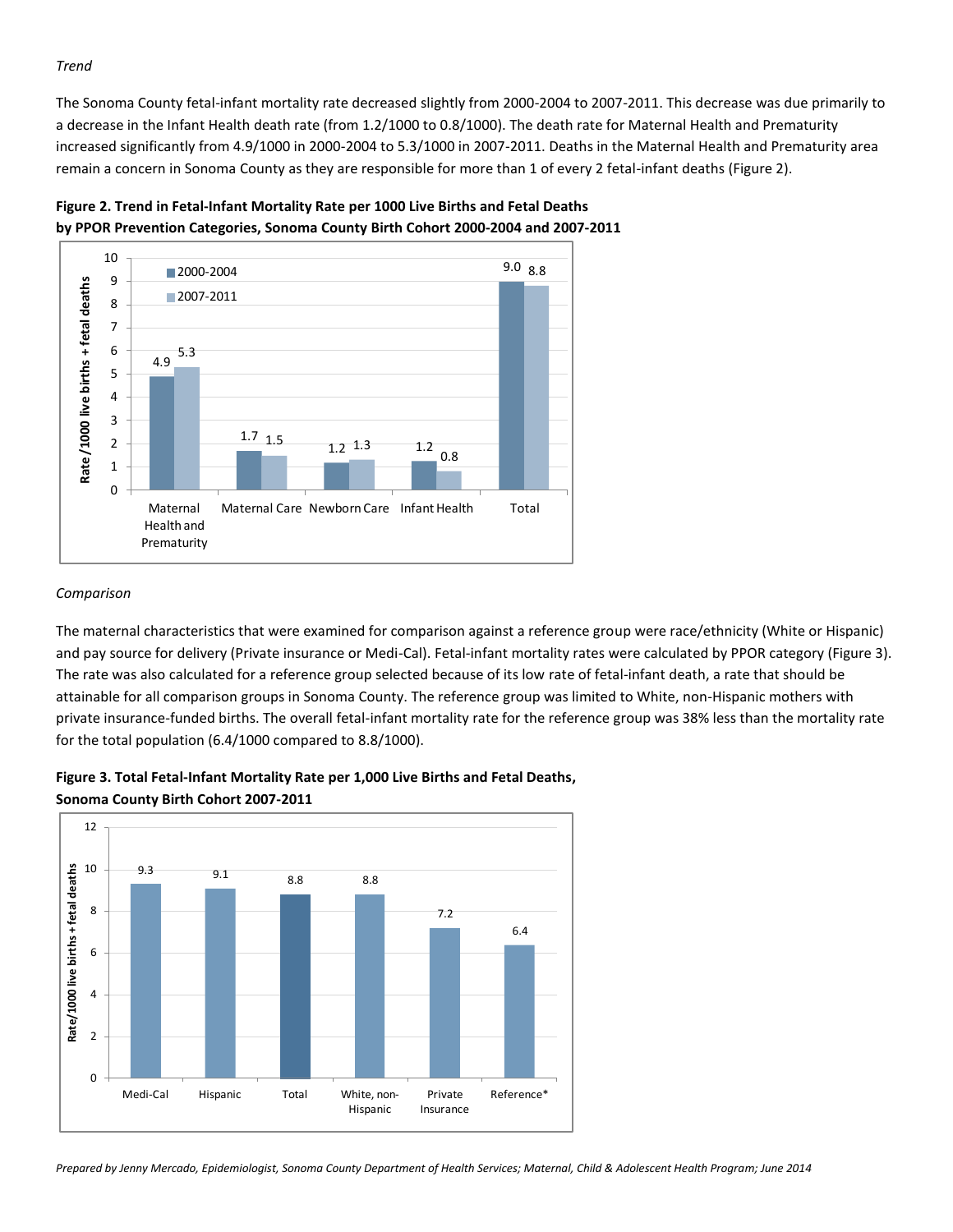Fetal-infant mortality rates were highest among deliveries to Hispanic mothers and Medi-Cal-funded deliveries, up to 6% higher than the overall fetal infant mortality rate and 45% higher than the rate for the reference group. These two groups have continued to have the highest fetal-infant mortality rates since PPOR was first used to examine fetal infant death in Sonoma County using the 1998-2002 birth cohort (Figure 3).

| Table 1. Fetal Infant Mortality Rates per 1000 Live Births and Fetal Deaths by Maternal Characteristics and PPOR Prevention |
|-----------------------------------------------------------------------------------------------------------------------------|
| Areas, Sonoma County Birth Cohort 2007-2011                                                                                 |

|                                                                                               | <b>Maternal</b><br>Health &<br>Prematurity | <b>Maternal</b><br>Care | <b>Newborn</b><br>Care | <b>Infant</b><br><b>Health</b> | <b>Total Fetal</b><br><b>Infant</b><br><b>Mortality</b> |  |  |
|-----------------------------------------------------------------------------------------------|--------------------------------------------|-------------------------|------------------------|--------------------------------|---------------------------------------------------------|--|--|
| Total                                                                                         | 5.3                                        | 1.5                     | 1.3                    | 0.7                            | 8.8                                                     |  |  |
| Hispanic                                                                                      | 5.7                                        | 1.6                     | 1.3                    | 0.5                            | 9.1                                                     |  |  |
| White, non-Hispanic                                                                           | 5.4                                        | 1.6                     | 0.9                    | 1.0                            | 8.8                                                     |  |  |
| Medi-Cal delivery                                                                             | 5.6                                        | 1.7                     | 1.1                    | 1.0                            | 9.3                                                     |  |  |
| Private insurance delivery                                                                    | 4.1                                        | 1.3                     | 1.3                    | 0.5                            | 7.2                                                     |  |  |
| Reference group*                                                                              | 3.7                                        | 1.3                     | 0.7                    | 0.7                            | 6.4                                                     |  |  |
| * Internal reference group = White, non-Hispanic mothers with private insurance-funded births |                                            |                         |                        |                                |                                                         |  |  |

While all comparison groups have the highest fetal-infant mortality rates in the Maternal Health and Prematurity prevention area, rates in this area were highest among deliveries to Hispanic mothers and Medi-Cal-funded deliveries (Table 1). These two groups also had higher rate in the Newborn Care prevention area. Fetal-infant mortality rates in the Infant Health area were highest among White, non-Hispanic mothers and Medi-Cal funded deliveries.

Overall the fetal infant mortality rate decreased from 2000-2004 to 2007-2011. However, the decrease was not seen equally among all comparison groups and in all PPOR prevention areas (Figure 4). The most notable changes include:

- The mortality rate in the Maternal Health and Prematurity area increased by over 25% for White, non-Hispanics. There was also a slight increase in the overall mortality rate for this population but this increase was tempered by significant decreases in mortality in the Newborn Care and Infant Health areas.
- Among Hispanic births the mortality rate for the Newborn Care increased by almost 20%.
- Mortality rates decreased for deliveries funded by private insurance overall and in the Maternal Care and Infant Health areas.
- Mortality rates for all comparison groups decreased in the Infant Health area from 30 60%.



**Figure 4. Percent Change in Fetal Infant Mortality Rate by PPOR Prevention Areas, Sonoma County Birth Cohort 2000-2004 to 2007-2011**